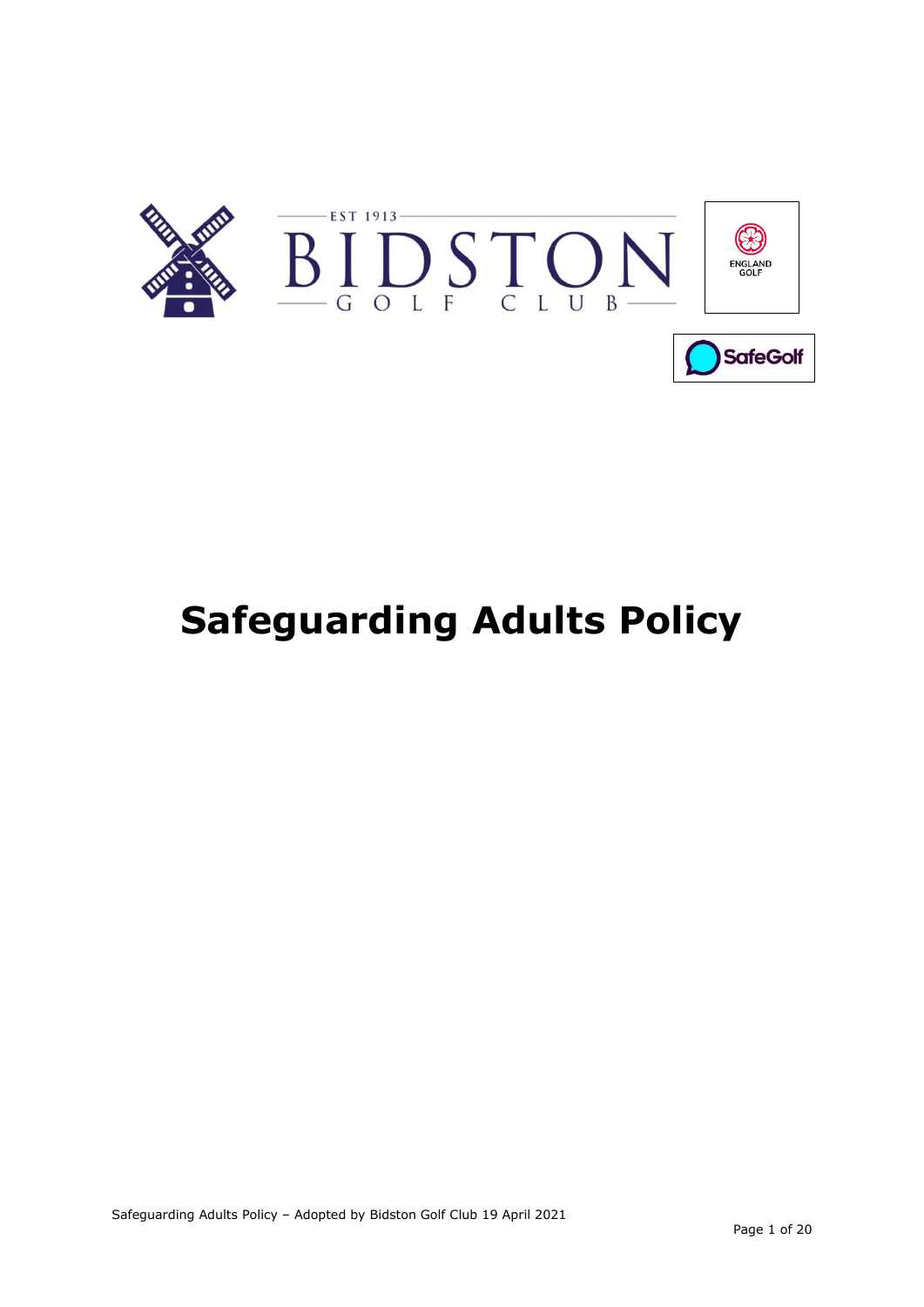# **Contents**

| Safeguarding Policy Statement                | <u>3</u>       |
|----------------------------------------------|----------------|
| Procedures:                                  |                |
| 1. Complaints, concerns and allegations      | $\overline{4}$ |
| 2. Responding to a Disclosure of Abuse       | <u>5&amp;6</u> |
| 3. Signs and Indicators of Abuse and Neglect | $\overline{Z}$ |
| 4. Consent                                   | 8 & 9          |
| 5. Useful Contacts                           | <u>10</u>      |
| <b>Supporting Documents</b>                  |                |
| Safeguarding Adults Flowchart                | <u> 11</u>     |
| Capacity - Guidance on Making Decisions      | 12 & 13        |
| Incident Report Form                         | 14 & 15        |
| Guidance on Types of Harm                    | 16 & 17        |
| Guidance on Consent and Information Sharing  | $18 - 20$      |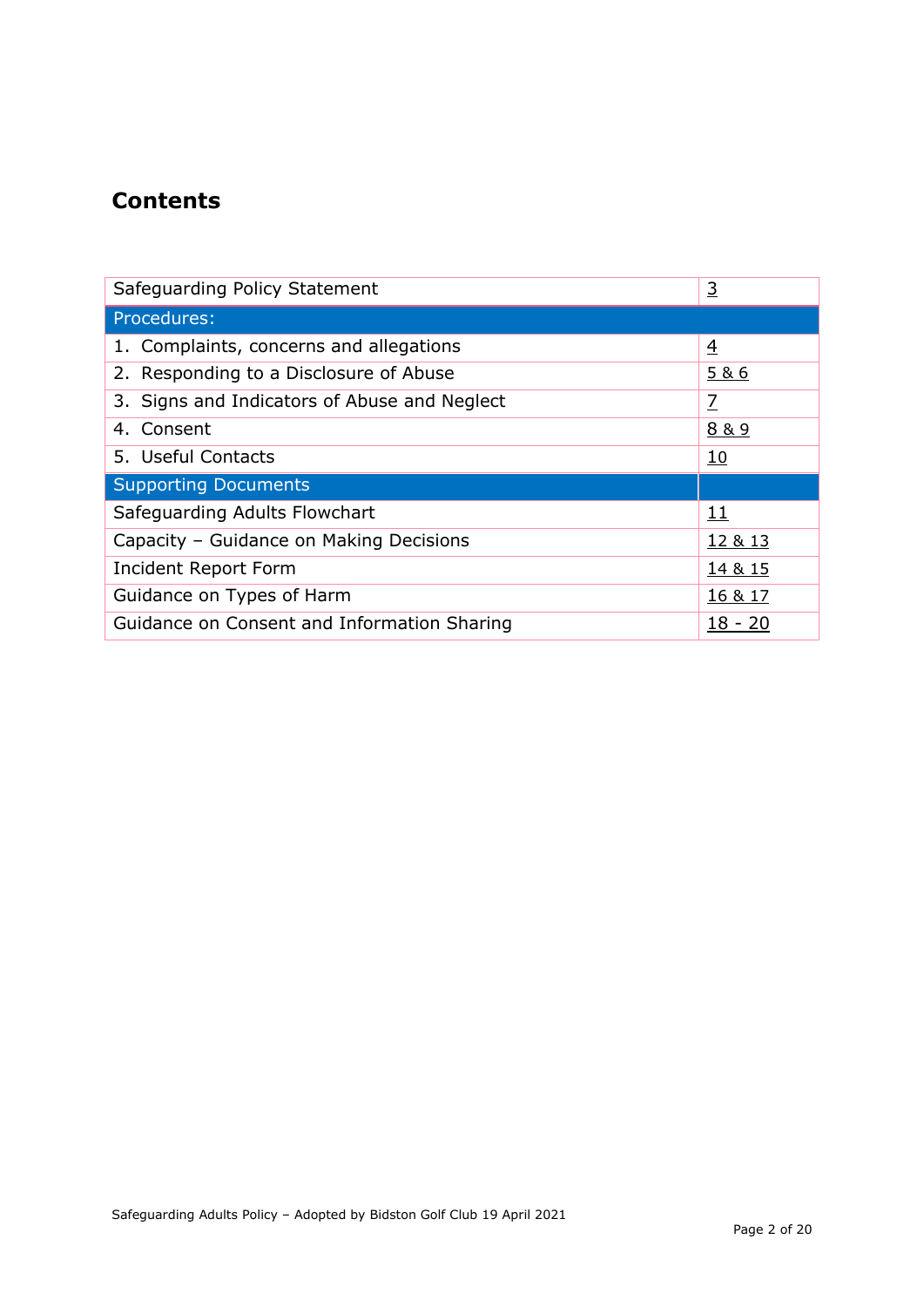# **Safeguarding Adults Policy**

# <span id="page-2-0"></span>**Introduction**

Bidston Golf Club is committed to creating and maintaining a safe and positive environment for all individuals involved in golf.

Safeguarding duties apply to an adult who:

- Has needs for care and support (whether or not the local authority is meeting any of those needs) and;
- Is experiencing, or is at risk of, abuse or neglect; and;
- As a result of those care and support needs is unable to protect themselves from either the risk of, or the experience of, abuse or neglect.

# **Principles in relation to adults at risk**

The Care and Support Statutory Guidance Section 14.13 sets out the following six key principles which underpin all adult safeguarding work:

- Empowerment: People being supported and encouraged to make their own decisions and informed consent.
- Prevention: It is better to take action before harm occurs.
- Proportionality: The least intrusive response appropriate to the risk presented.
- Protection: Support and representation for those in greatest need.
- Partnership: Local solutions through services working with their communities. Communities have a part to play in preventing, detecting and reporting neglect and abuse.
- Accountability: Accountability and transparency in delivering safeguarding.

**Making safeguarding personal** is the concept that adult safeguarding should be person led and outcome focused. It engages the person in a conversation about how best to respond to their safeguarding situation in a way that enhances involvement, choice and control. As well as improving quality of life, well-being and safety.

Wherever possible discuss safeguarding concerns with the adult to get their view of what they would like to happen and keep them involved in the safeguarding process, seeking their consent to share information outside of the organisation where necessary.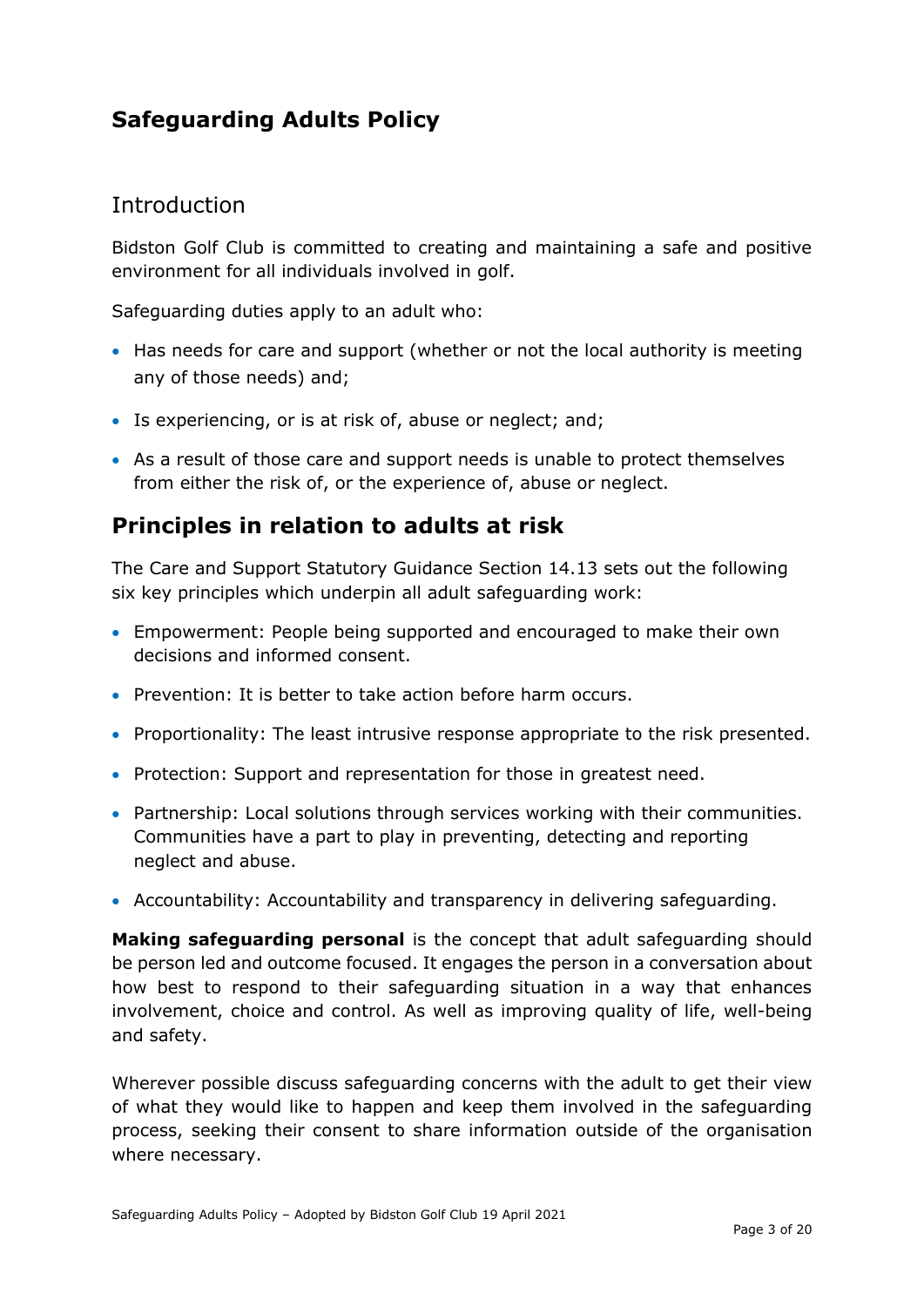The principles of the Mental Capacity Act 2005 (MCA) state that every individual has the right to make their own decisions and provides the framework for this to happen.

In addition Bidston Golf Club recognises the following principles which underpin our work with all groups and individuals who may have additional needs for support and protection:

- It is every adult's right to be protected from abuse irrespective of their age, gender identity, faith or religion, culture, ethnicity, sexual orientation, background, economic position, marital status, disability or level of ability.
- All staff and volunteers share the responsibility for the protection of adults at risk and will show respect and understanding for their rights, safety and welfare.
- The additional vulnerability of disabled adults (including those with invisible disabilities, learning and communication differences) is recognised.
- Allegations of abuse or concerns about the welfare of any adult will be treated seriously and will be responded to swiftly and appropriately.
- Bidston Golf Club recognises the role and responsibilities of the statutory agencies in safeguarding adults and is committed to complying with the procedures of the Local Safeguarding Adults Boards.
- Confidentiality will be maintained appropriately at all times and the adult's safety and welfare must be the overriding consideration when making decisions on whether or not to share information about them.
- Bidston Golf Club will support all adults to understand their roles and responsibilities with regards to safeguarding and protecting adults at risk, including the responsibility to report all concerns in line with Bidston Golf Club's safeguarding adults policy and procedures.
- All participants involved in golfing activities have the right to be listened to with respect and to be heard.

# **Guidance and legislation**

The practices and procedures within this policy are based on the principles contained within the UK and legislation and Government Guidance and have been developed to complement the Safeguarding Adults Boards policy and procedures, and take the following into consideration:

- The Care Act 2014
- The Protection of Freedoms Act 2012
- Domestic Violence, Crime and Victims (Amendment) Act 2012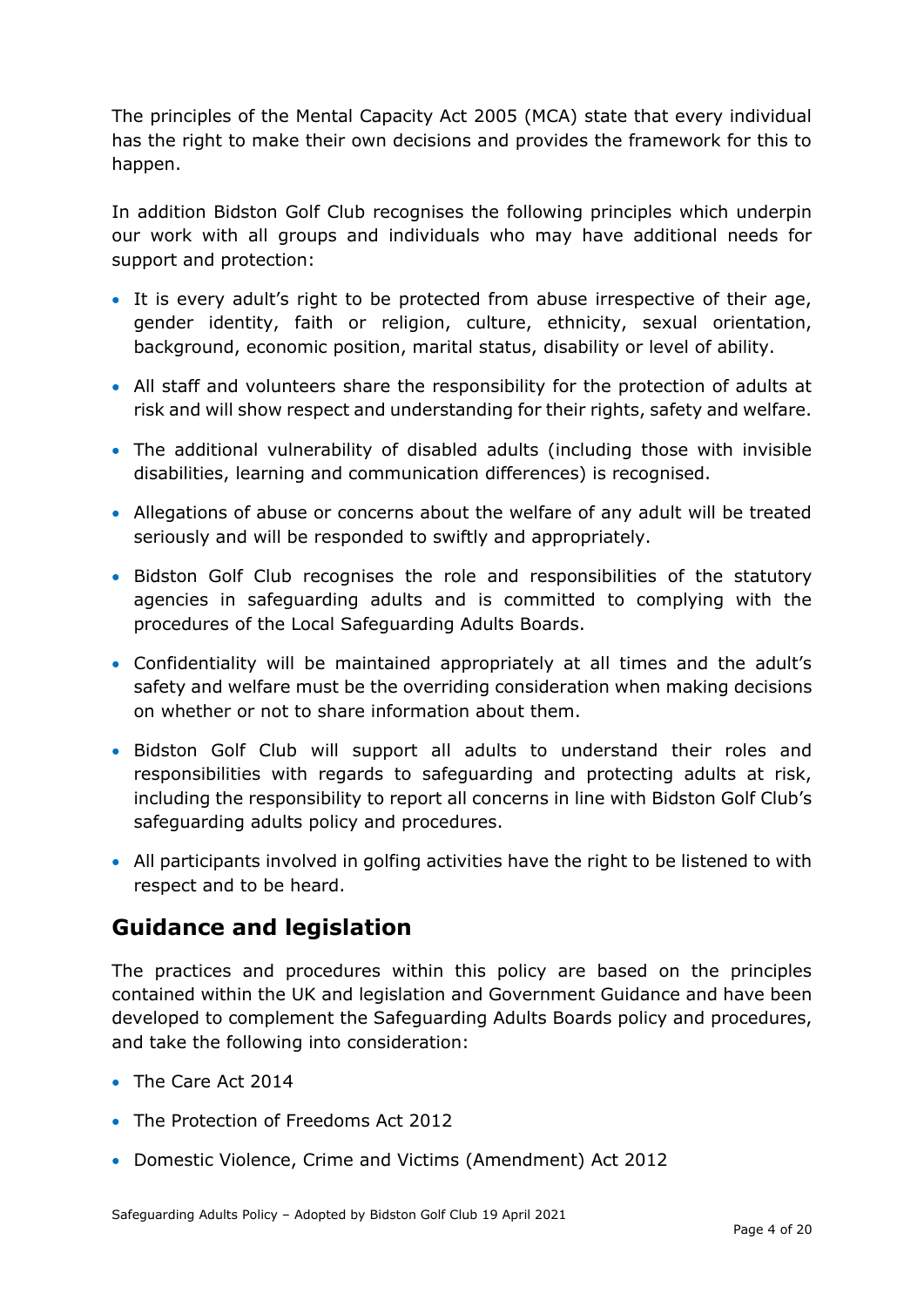- The Equality Act 2010
- The Safeguarding Vulnerable Groups Act 2006
- Mental Capacity Act 2005
- Sexual Offences Act 2003
- The Human Rights Act 1998
- The Data Protection Act 2018

# **Responsibilities and implementation**

Bidston Golf Club will seek to promote the principles of safeguarding by:

- Reviewing Bidston's policy and procedures every three years or whenever there is a major change in legislation.
- Giving guidance on appropriate recruitment procedures to assess the suitability of volunteers and staff working with vulnerable groups.
- Following procedures to report welfare concerns and allegations about the behaviour of adults and ensure that all staff, volunteers, parents and participants, including children, are aware of these procedures.
- Directing club staff, volunteers & coaches to appropriate safeguarding training and learning opportunities, where this is appropriate to their role.

# <span id="page-4-0"></span>**1. Complaints, concerns and allegations**

- **1.1** As a player, parent, carer, member of staff or volunteer you may be concerned about the welfare of an adult, become aware that abuse or poor practice is taking place, suspect abuse or poor practice may be occurring or be told about something that may be abuse or poor practice. These concerns should be brought to the attention of the England Golf Lead Safeguarding Officer without delay.
- **1.2** The person reporting the concern is not required to decide whether abuse has occurred, but simply has a duty to pass on their concerns and any relevant information tel: 01526 351824. All concerns will be treated in confidence. Details should only be shared on a 'need to know' basis with those who can help with the management of the concern.
- **1.3** Concerns will be recorded on an Incident Report Form and sent to England Golf Lead Safeguarding Officer and retained confidentially. The Lead Safeguarding Officer will assist with completion of this form if required, tel 01526 351824.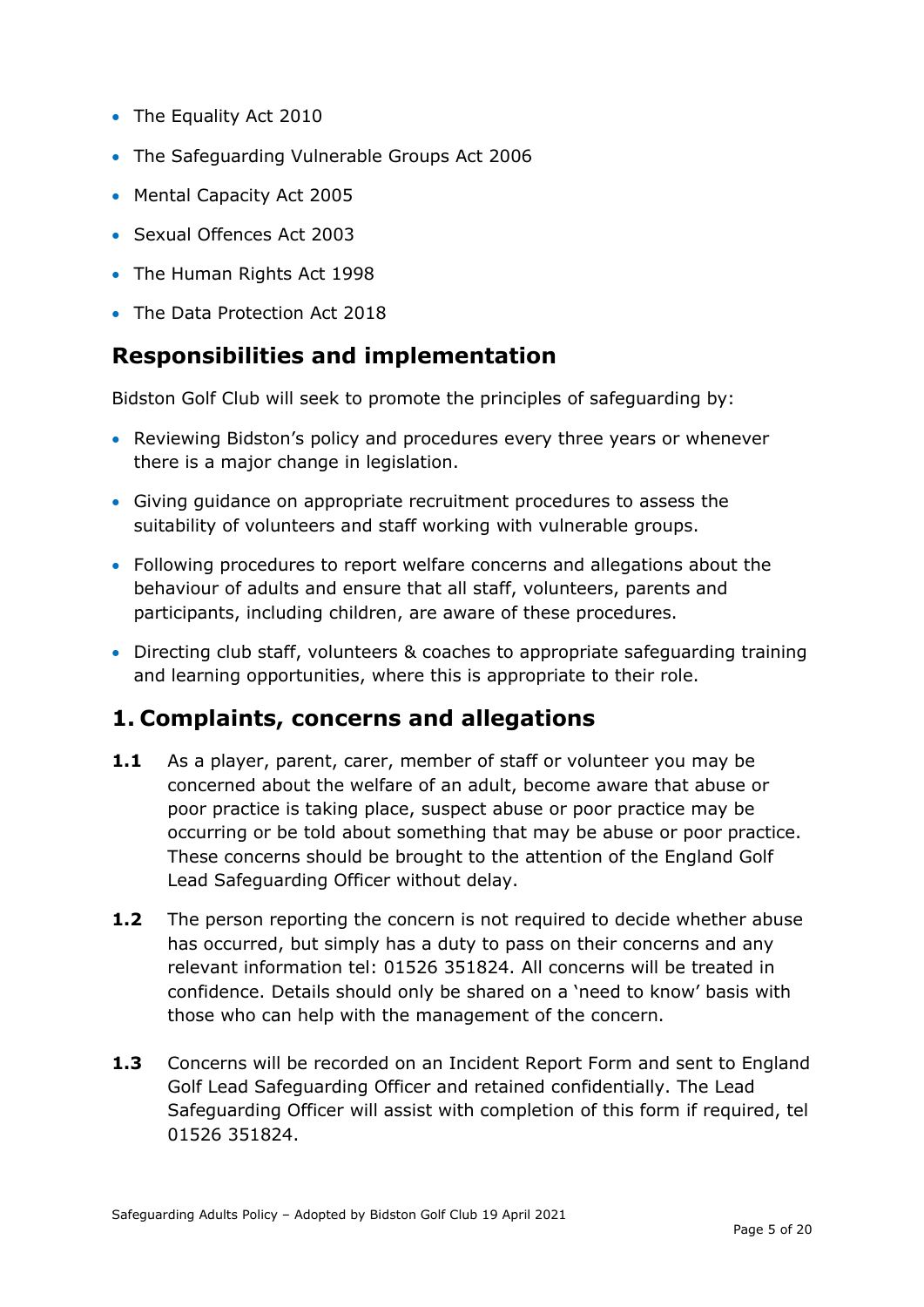- **1.4** Bidston Golf Club will work with England Golf, counties and other external agencies to take appropriate action where concerns relate to potential abuse or serious poor practice. Bidston Golf Club disciplinary procedures will be applied and followed where possible.
- **1.5** Safeguarding adults at risk requires everyone to be committed to the highest possible standards of openness, integrity and accountability. Bidston Golf Club supports an environment where staff, volunteers, parents/carers and the public are encouraged to raise safeguarding concerns. Anyone who reports a legitimate concern to the organisation (even if their concerns subsequently appear to be unfounded) will be supported. All concerns will be taken seriously.
- **1.6** It is important when considering your concern that you also consider the needs and wishes of the person at risk.

# **2. Responding to disclosure of abuse**

**2.1** If an adult indicates that they are being abused the person receiving the

information should:

- Stay Calm
- Listen carefully to what is said, allowing the adult to continue at their own pace, and take it seriously.
- Explain that it is likely the information will have to be shared with othersdo not promise to keep secrets.
- Keep questions to a minimum, only ask questions if you need to identify/ clarify what the person is telling you. Take care to distinguish between fact, observation, allegation and opinion. It is important that the information you have is accurate.
- Reassure the person that they have done the right thing in revealing the information.
- Ask them what they would like to happen next.
- Explain what you would like to do next and ask if they are happy for you to share the information in order for you to help them. As long as it does not increase the risk to the individual, you should explain to them that it is your duty to share your concern with your Lead Safeguarding Officer.
- Record in writing what was said using the adult's own words as soon as possible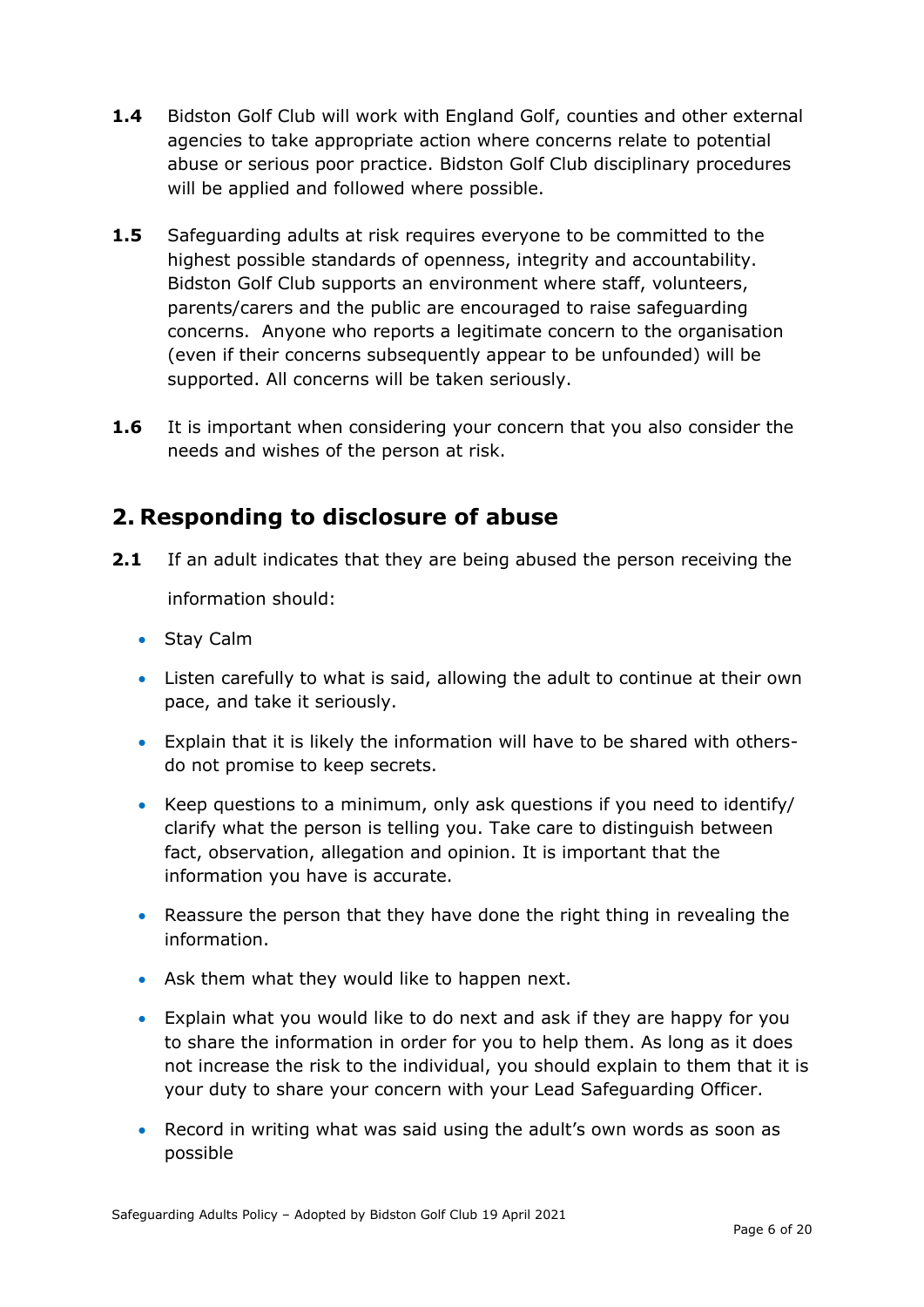## **2.2** DO NOT:

- Dismiss the concern.
- Panic or allow shock or distaste to show.
- Probe for more information than is offered.
- Make promises that cannot be kept.
- Conduct an investigation of the case.
- Make negative comments about the alleged perpetrator.

If the matter is urgent and relates to the immediate safety of an adult at risk then contact the police immediately. Complete and Incident Form and copy it to the England Golf Lead Safeguarding Officer within 24 hours.

# <span id="page-6-0"></span>**3. Signs and indicators of abuse and neglect**

- **3.1** Abuse can take place in any context. Abuse may be inflicted by anyone. Players, members, staff, volunteers or coaches may suspect that an adult is being abused or neglected outside of the club setting. There are many signs and indicators that may suggest someone is being abused or neglected, these include but are not limited to:
	- Unexplained bruises or injuries or lack of medical attention when an injury is present.
	- Person has belongings or money going missing.
	- Person is not attending / no longer enjoying their sessions.
	- Someone losing or gaining weight / an unkempt appearance. A change in the behaviour or confidence of a person.
	- Self-harm.
	- A fear of a particular group or individual.
	- They may tell you / another person they are being abused  $-$  i.e. a disclosure.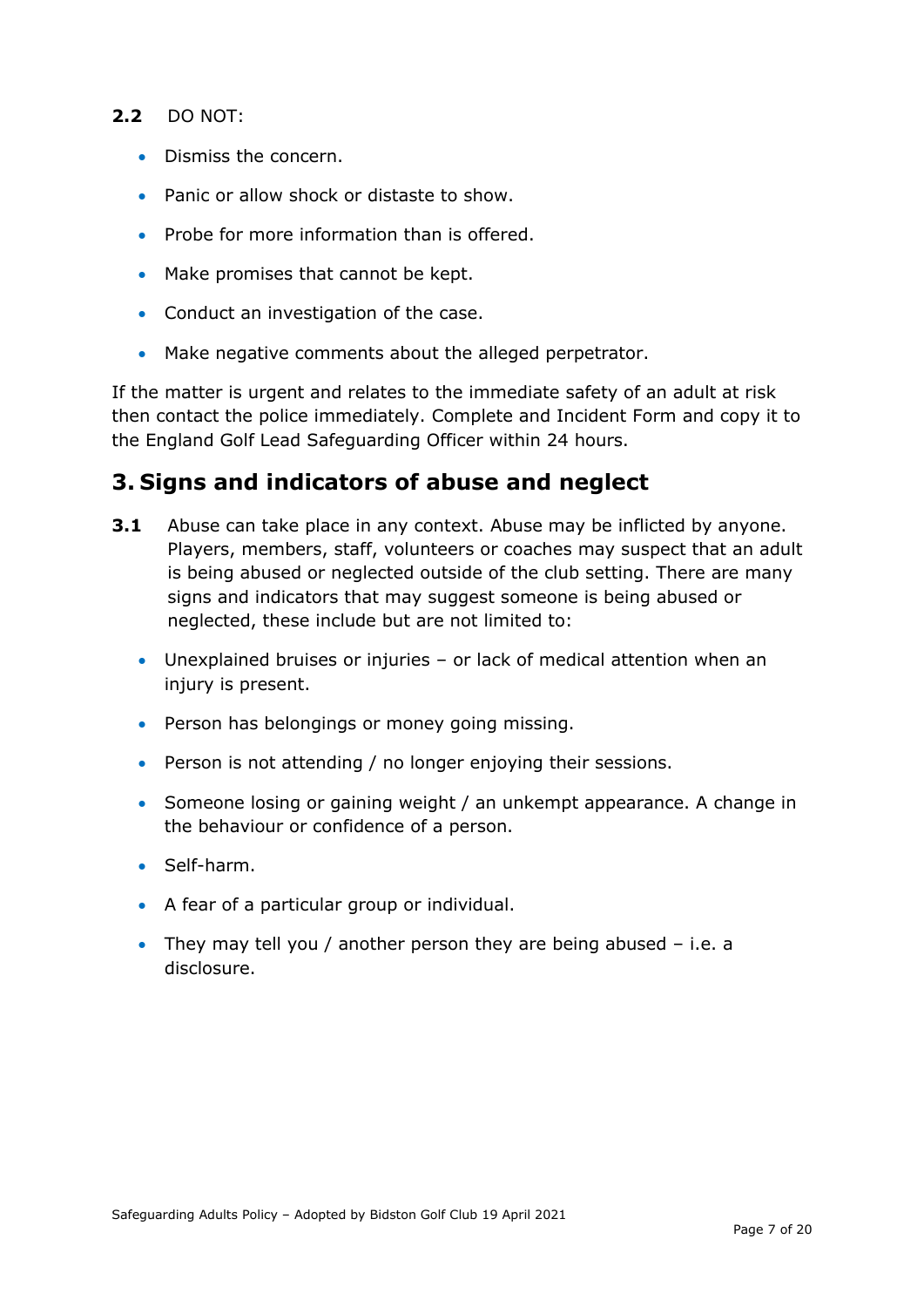# <span id="page-7-0"></span>4. Consent

- **4.1** The Care Act 2014 statutory guidance advises that the first priority in safeguarding should always be to ensure the safety and well-being of the adult.
- **4.2** Adults have a general right to independence, choice and selfdetermination including control over information about themselves.
- **4.3** Bidston Golf Club does not expect staff, coaches or volunteers to support an adult who is felt to be vulnerable or at risk through their decisionmaking process but expects them to inform England Golf without delay so that they can clearly define the various options to help support the adult at risk to make a decision about their safety. As long as it does not increase the risk to the individual, it should be explained to them that it is their duty to share their concern with the England Golf Lead Safeguarding Officer. Consent is not required to seek guidance or share information with the National Governing Body.
- **4.4** Adults may not give their consent to the sharing of safeguarding information outside of the organisation for a number of reasons. For example, they may be unduly influenced, coerced or intimidated by another person, they may be frightened of reprisals, they may fear losing control, they may not trust social services or other partners or they may fear that their relationship with the abuser will be damaged. Reassurance and appropriate support may help to change their view on whether it is best to share information.
- **4.5** Those seeking to support the adult should consider the following:
	- Explore the reasons for the adult's objections what are they worried about?
	- Explain the concern and why you think it is important to share the information
	- Tell the adult with whom you may be sharing the information with and why
	- Explain the benefits, to them or others, of sharing information could
	- they access better help and support?
	- Discuss the consequences of not sharing the information could someone come to harm?
	- Reassure them that the information will not be shared with anyone who does not need to know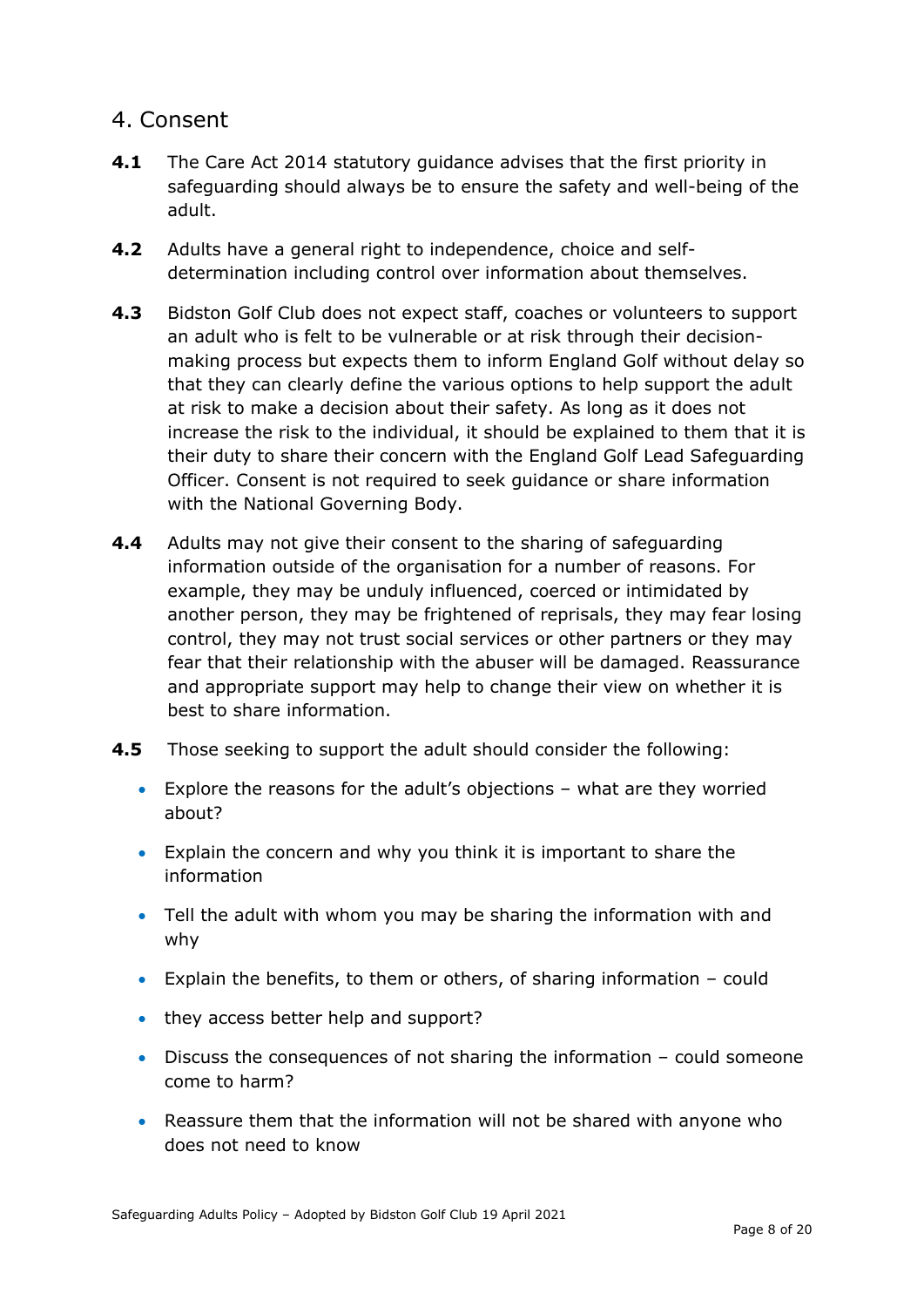- Reassure them that they are not alone and that support is available to them.
- **4.6** If the adult continues to refuse intervention to support them with a safeguarding concern, or requests that information about them is not shared with other safeguarding partners their wishes should be respected.
- **4.7** However, there are a number of circumstances where those seeking to support the adult can reasonably override such a decision, including but not limited to:
	- It appears that the adult lacks the mental capacity to make that decision (this must be properly explored and further guidance should be sought from the England Golf Lead Safeguarding Officer)
	- Emergency or life-threatening situations may warrant the sharing of relevant information with the emergency services without consent
	- Other people are, or may be, at risk, including children
	- A serious crime has been committed / may be prevented
	- Individuals in a Position of Trust are implicated
- **4.7.1** In such circumstances, it is important to keep a careful record of the decision-making process and guidance should be sought from the England Golf Lead Safeguarding Officer. Legal advice will be sought where appropriate. If the decision is to take action without the adult's consent, then unless it is unsafe to do so, the adult should be informed that this is being done and of the reasons why.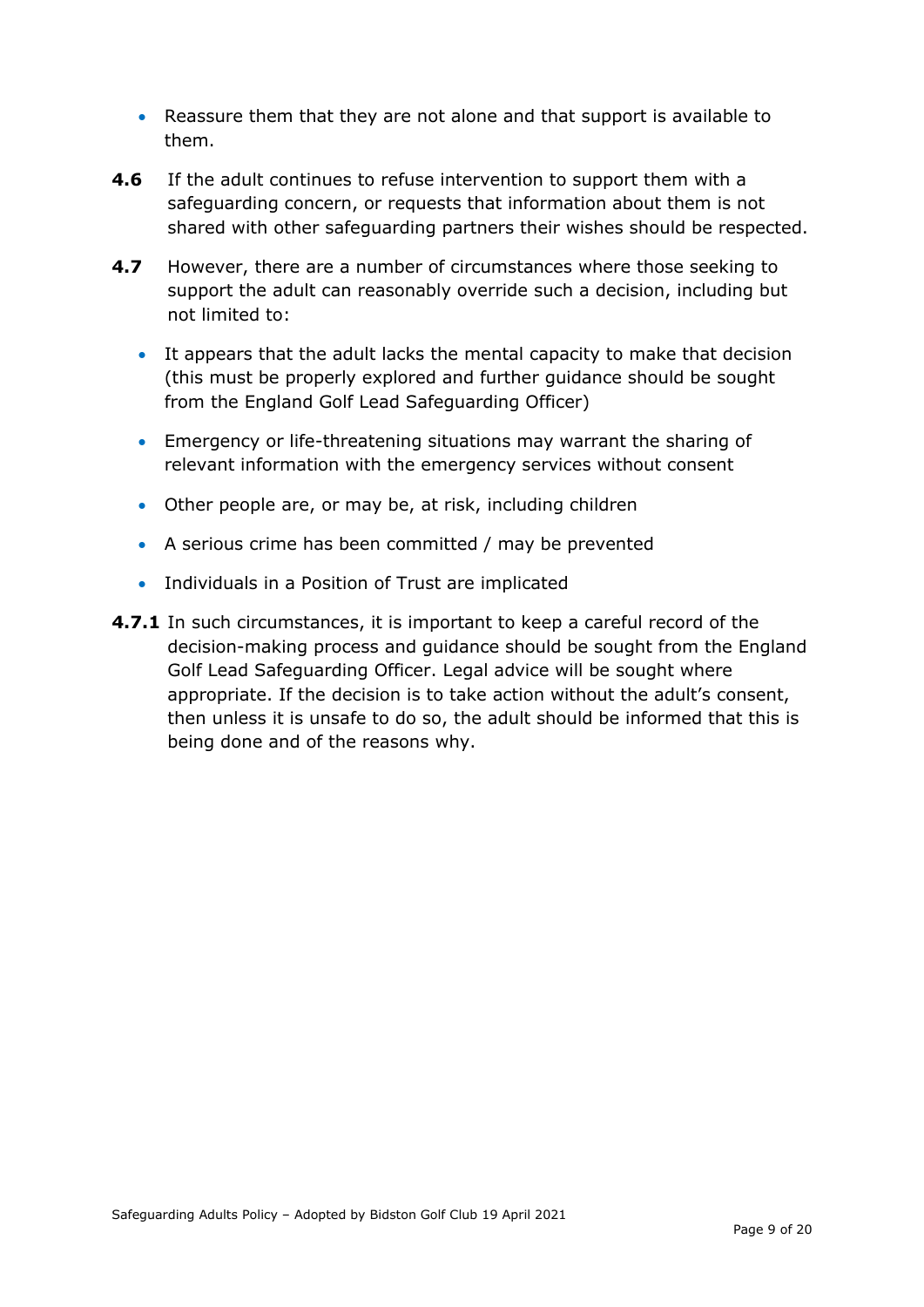# <span id="page-9-0"></span>5. Useful Contacts

## England Golf Useful Contacts

| <b>Name</b>                         | <b>Address</b>                                                                                                               | <b>Number and email</b>                      |
|-------------------------------------|------------------------------------------------------------------------------------------------------------------------------|----------------------------------------------|
| Lead Safeguarding<br><b>Officer</b> | <b>England Golf</b><br><b>National Golf Centre</b><br>The Broadway<br><b>Woodhall Spa</b><br>Lincolnshire<br><b>LN10 6PU</b> | 01526 351824<br>safeguarding@englandgolf.org |

## **Local Contacts**

| <b>Name</b>                                              | <b>Number and email</b>                                               | <b>Further</b><br><b>information</b>                                            |
|----------------------------------------------------------|-----------------------------------------------------------------------|---------------------------------------------------------------------------------|
| <b>Central Advice</b><br>and Duty Team<br>in confidence: | - call 0151 514 2222 (option 3), Monday to<br>Friday 8:50am to 5:00pm | For further advice and<br>information about adult<br>safeguarding, please visit |
|                                                          | - call 0151 677 6557 all other times and on<br>public holidays        | the Merseyside<br><b>Safeguarding Adults</b>                                    |
|                                                          | email: wcnt.centraladviceanddutyteam@nhs.net                          | Board website. They cover<br>Knowsley, Liverpool, Sefton<br>and Wirral.         |
|                                                          |                                                                       |                                                                                 |

## **National Contacts**

| <b>Name</b>                                                          | <b>Website</b>        | Number and email                                     |
|----------------------------------------------------------------------|-----------------------|------------------------------------------------------|
| Ann Craft Trust -<br>Safeguarding<br>Adults in Sport and<br>Activity | www.anncrafttrust.org | 0115 951 5400<br>Ann-Craft<br>Trust@nottingham.ac.uk |
| Samaritans                                                           |                       | 01522 782333                                         |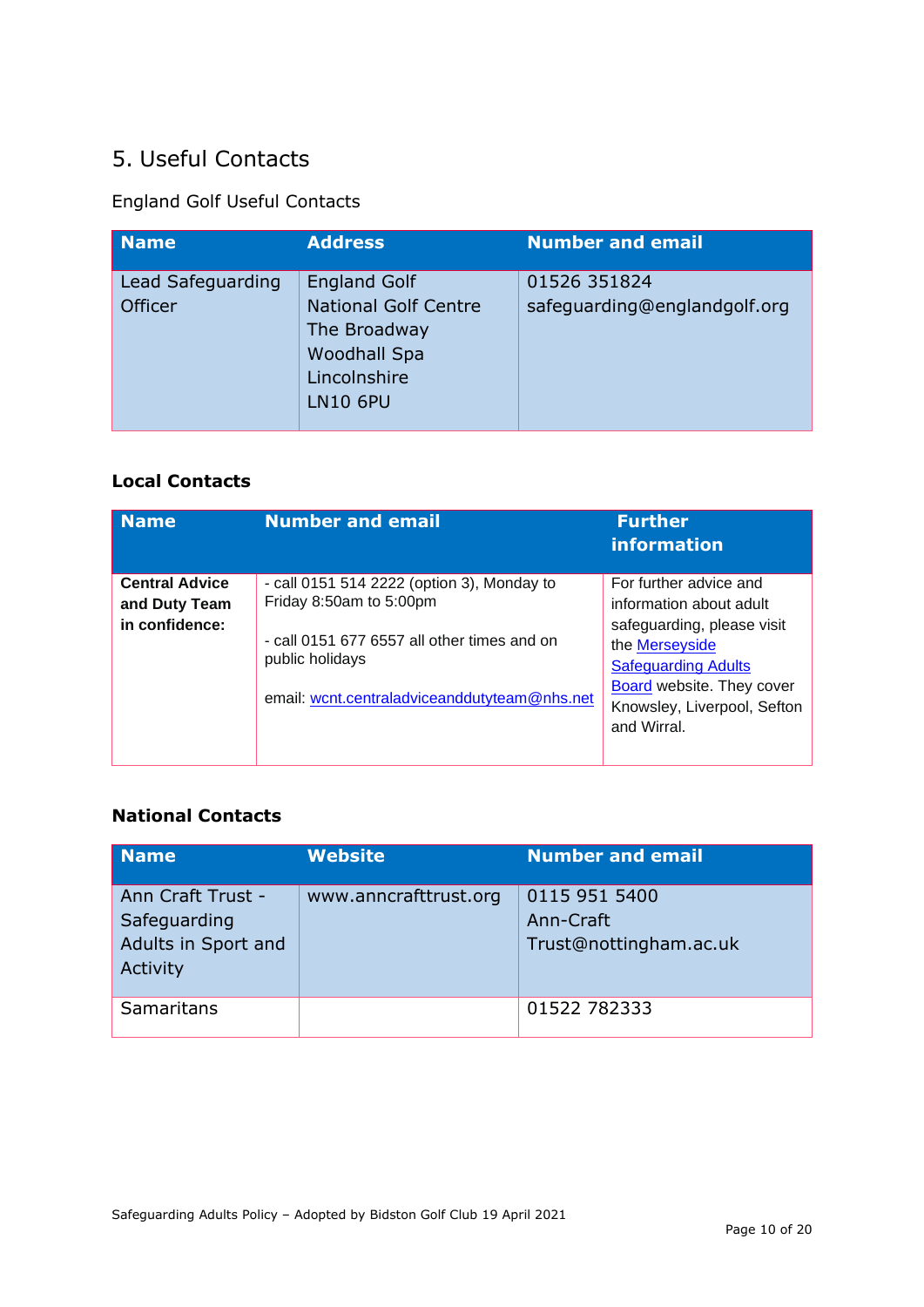# **Safeguarding Adults Flowchart**

What to do if you have a concern about an adult?



# **Remember**

It is not your duty to investigate concerns about an adult but do not ignore them – talk to the adult if possible and get in touch with someone within your organisation or the local authority for advice.

\* If for any reason a Club Welfare Officer is not in post or is unavailable a principle of least delay is important. Please contact the England Golf Lead Safeguarding **Officer** 

Safeguarding Adults Policy – Adopted by Bidston Golf Club 19 April 2021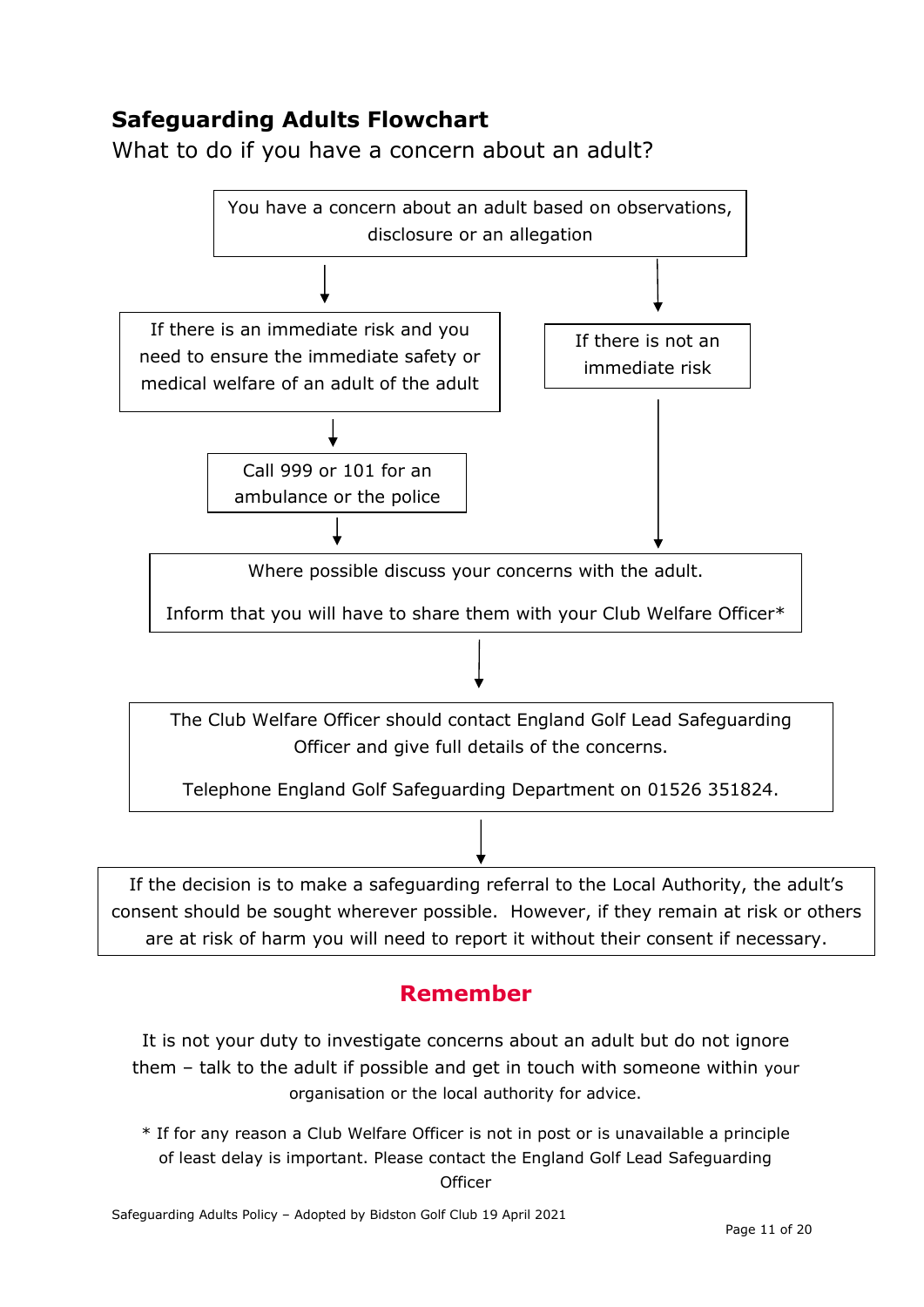# <span id="page-11-0"></span>**Bidston Golf Club**

# Capacity – Guidance on Making Decisions

The issue of capacity or decision making is a key one in safeguarding adults. It is useful for organisations to have an overview of the concept of capacity.

We make many decisions every day, often without realising. We make so many decisions that it's easy to take this ability for granted.

But some people are only able to make some decisions, and a small number of people cannot make any decisions. Being unable to make a decision is called "lacking capacity".

To make a decision we need to:

- Understand information
- Remember it for long enough
- Think about the information
- Communicate our decision

A person's ability to do this may be affected by things like learning disability, dementia, mental health needs, acquired brain injury, and physical ill health.

The Mental Capacity Act 2005 (MCA) states that every individual has the right to make their own decisions and provides the framework for this to happen.

The MCA is about making sure that people over the age of 16 have the support they need to make as many decisions as possible.

The MCA also protects people who need family, friends, or paid support staff to make decisions for them because they lack capacity to make specific decisions.

Our ability to make decisions can change over the course of a day**.**

Here are some examples that demonstrate how the timing of a question can affect the response:

- A person with epilepsy may not be able to make a decision following a seizure.
- Someone who is anxious may not be able to make a decision at that point.
- A person may not be able to respond as quickly if they have just taken some medication that causes fatigue.

In each of these examples, it may appear as though the person cannot make a decision. But later in the day, presented with the same decision, they may be able to at least be involved.

Safeguarding Adults Policy – Adopted by Bidston Golf Club 19 April 2021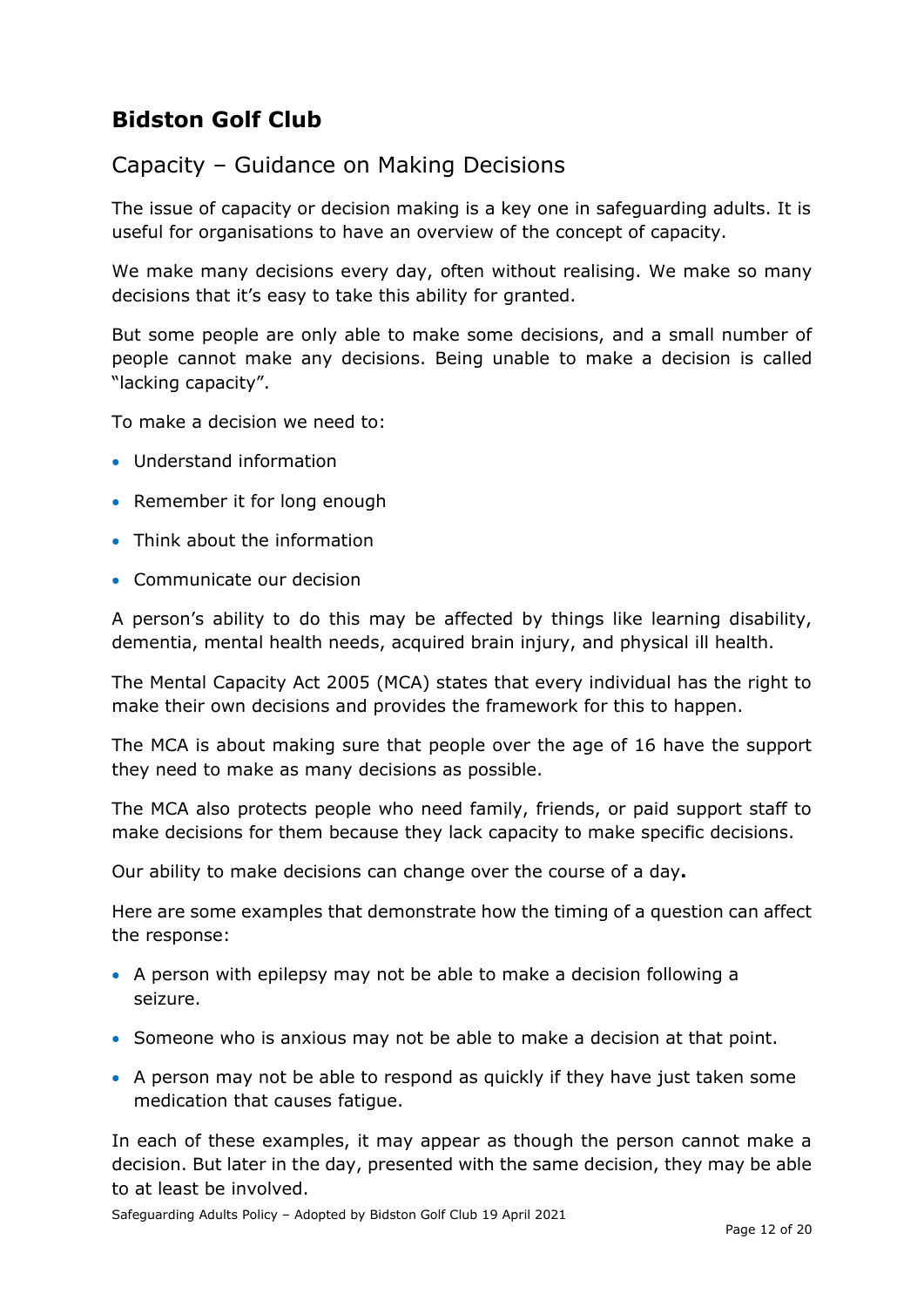The MCA recognises that capacity is decision-specific, so no one will be labelled as entirely lacking capacity. The MCA also recognises that decisions can be about big life-changing events, such as where to live, but equally about small events, such as what to wear on a cold day.

To help you to understand the MCA, consider the following five points:

- **1.** Assume that people are able to make decisions, unless it is shown that they are not. If you have concerns about a person's level of understanding, you should check this with them, and if applicable, with the people supporting them.
- **2.** Give people as much support as they need to make decisions. You may be involved in this – you might need to think about the way you communicate or provide information, and you may be asked your opinion.
- **3.** People have the right to make unwise decisions. The important thing is that they understand the implications. If they understand the implications, consider how risks might be minimised.
- **4.** If someone is not able to make a decision, then the person helping them must only make decisions in their "best interests". This means that the decision must be what is best for the person, not for anyone else. If someone was making a decision on your behalf, you would want it to reflect the decision you would make if you were able to.
- **5.** Find the least restrictive way of doing what needs to be done.

## Remember

- You should not discriminate or make assumptions about someone's ability to make decisions, and you should not pre-empt a "best-interests" decision merely on the basis of a person's age, appearance, condition, or behaviour.
- <span id="page-12-0"></span>• When it comes to decision-making, you could be involved in a minor way, or asked to provide more detail. The way you provide information might influence a person's ultimate decision. A person may be receiving support that is not in line with the MCA, so you must be prepared to address this.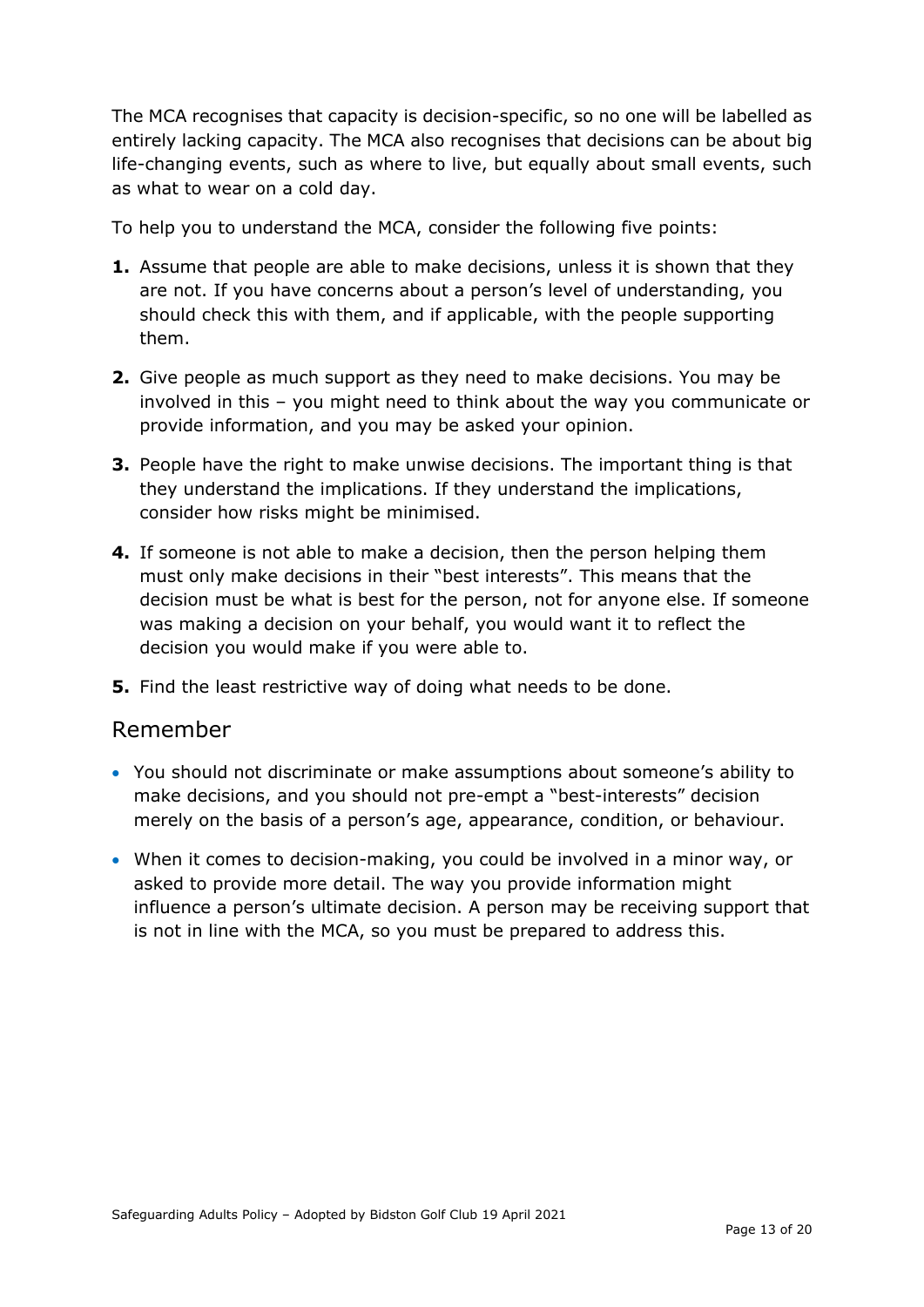



# **Incident Report Form**

| Recorder's Name: |               |
|------------------|---------------|
| Address:         |               |
| Post Code:       | Telephone No: |

| Name of Identified Adult: |               |
|---------------------------|---------------|
| Address:                  |               |
| Post Code:                | Telephone No: |

| Complainant's Name: |               |
|---------------------|---------------|
| Address:            |               |
| Post Code:          | Telephone No: |

| Details of the allegations: [include: date; time; location; and nature of the |  |
|-------------------------------------------------------------------------------|--|
| incident.]                                                                    |  |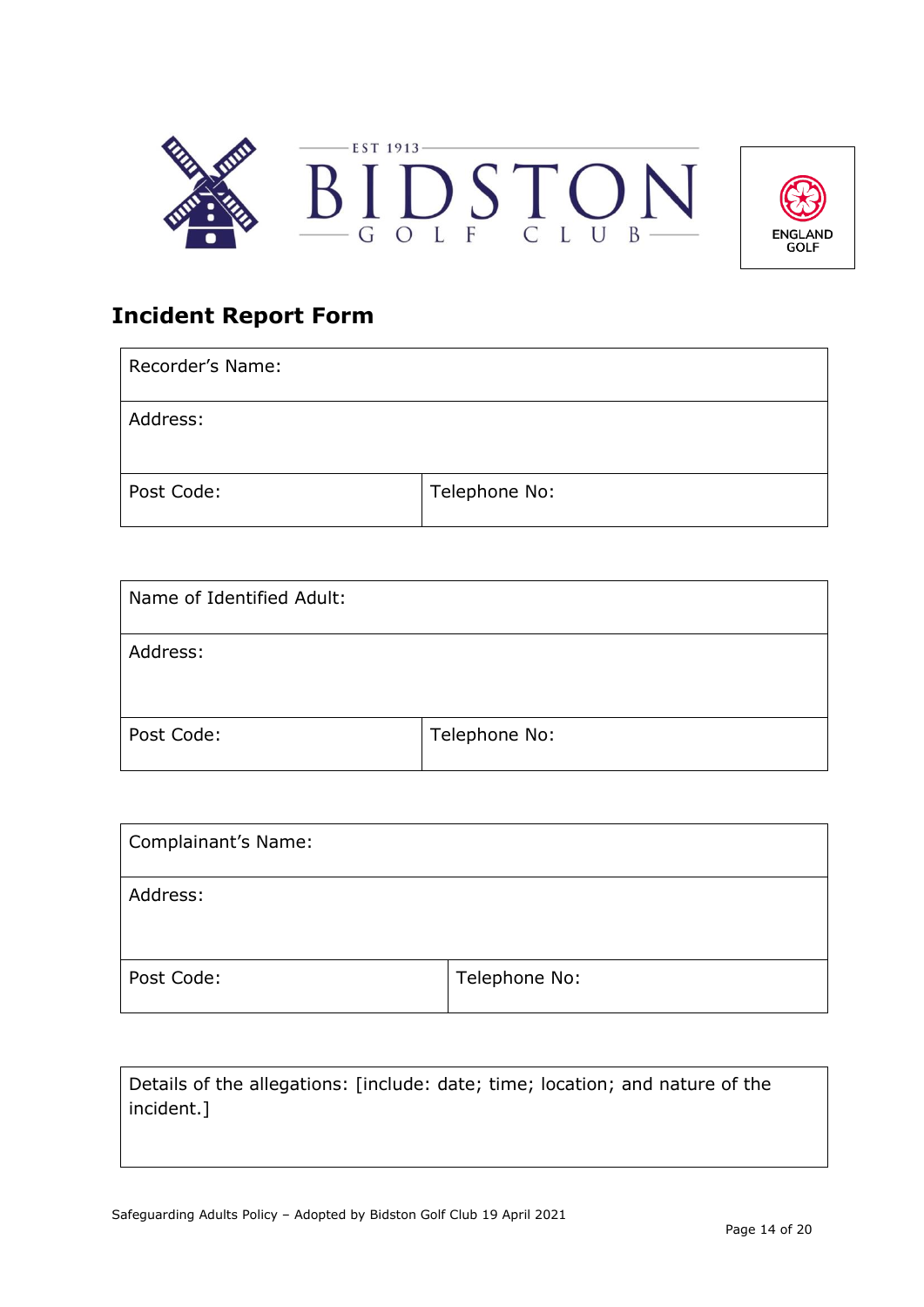| Additional information: [include: witnesses; corroborative statements; etc.] |  |  |  |
|------------------------------------------------------------------------------|--|--|--|
|------------------------------------------------------------------------------|--|--|--|

Have you discussed your concerns with the adult? What are their views?

| England Golf Safeguarding department notified (01526 351824) |
|--------------------------------------------------------------|
|--------------------------------------------------------------|

Case Number (if allocated):

Name of person spoken to:

Date: Time: Time: Time: Time: Time: Time: Time: Time: Time: Time: Time: Time: Time: Time: Time: Time: Time: Time: Time: Time: Time: Time: Time: Time: Time: Time: Time: Time: Time: Time: Time: Time: Time: Time: Time: Time:

Action taken:

Date: Time: Time: Time: Time: Time: Time: Time: Time: Time: Time: Time: Time: Time: Time: Time: Time: Time: Time: Time: Time: Time: Time: Time: Time: Time: Time: Time: Time: Time: Time: Time: Time: Time: Time: Time: Time:

Signature of Recorder:

Signature of Complainant:

## **Data protection:**

England Golf Safeguarding Department may use the information in this form (together with other information they obtain as a result of any investigation) to investigate the alleged incident and to take whatever action is deemed appropriate, in accordance with their Safeguarding Adults Policy and Procedures.

<span id="page-14-0"></span>Strict confidentiality will be maintained and information will only be shared on a "need to know" basis in the interests of safeguarding. This may involve disclosing certain information to a number of organisations and individuals including relevant clubs and County bodies, individuals that are the subject of an investigation and/or Statutory agencies such as the Police and Adult Social Care.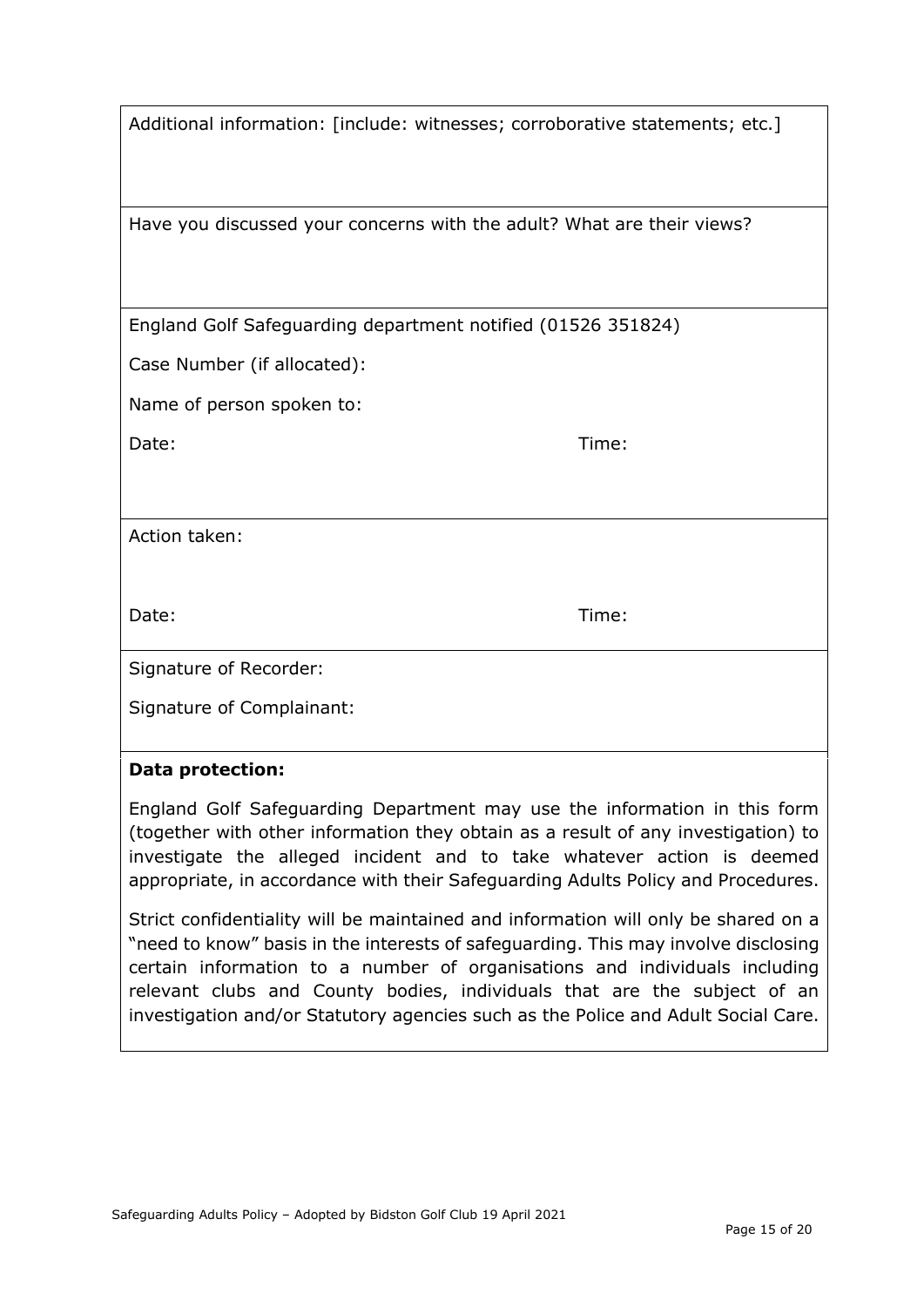# **Bidston Golf Club**

## Guidance on types of harm

## **The Care Act 2014 recognises 10 categories of abuse that may be experienced by adults.**

## **Self-neglect**

This covers a wide range of behaviour: neglecting to care for one's personal hygiene, health or surroundings and includes behaviour such as hoarding.

#### **Modern Slavery**

This encompasses slavery, human trafficking, forced labour and domestic servitude.

#### **Domestic Abuse**

This includes psychological, physical, sexual, financial and emotional abuse perpetrated by anyone within a person's family. It also includes so called 'honour' based violence.

#### **Discriminatory**

Discrimination is abuse which centres on a difference or perceived difference particularly with respect to race, gender or disability or any of the protected characteristics of the Equality Act.

## **Organisational**

This includes neglect and poor care practice within an institution or specific care setting such as a hospital or care home, for example, or in relation to care provided in one's own home. This may range from one off incidents to on-going ill-treatment. It can be through neglect or poor professional practice as a result of the structure, policies, processes and practices within an organisation.

#### **Physical**

This includes hitting, slapping, pushing, kicking, misuse of medication, restraint or inappropriate sanctions.

#### **Sexual**

This includes rape, indecent exposure, sexual harassment, inappropriate looking or touching, sexual teasing or innuendo, sexual photography, subjection to pornography or witnessing sexual acts, indecent exposure and sexual assault or sexual acts to which the adult has not consented or was pressured into consenting.

#### **Financial or material**

This includes theft, fraud, internet scamming, coercion in relation to an adult's financial affairs or arrangements, including in connection with wills, property, inheritance or financial transactions, or the misuse or misappropriation of property, possessions or benefits.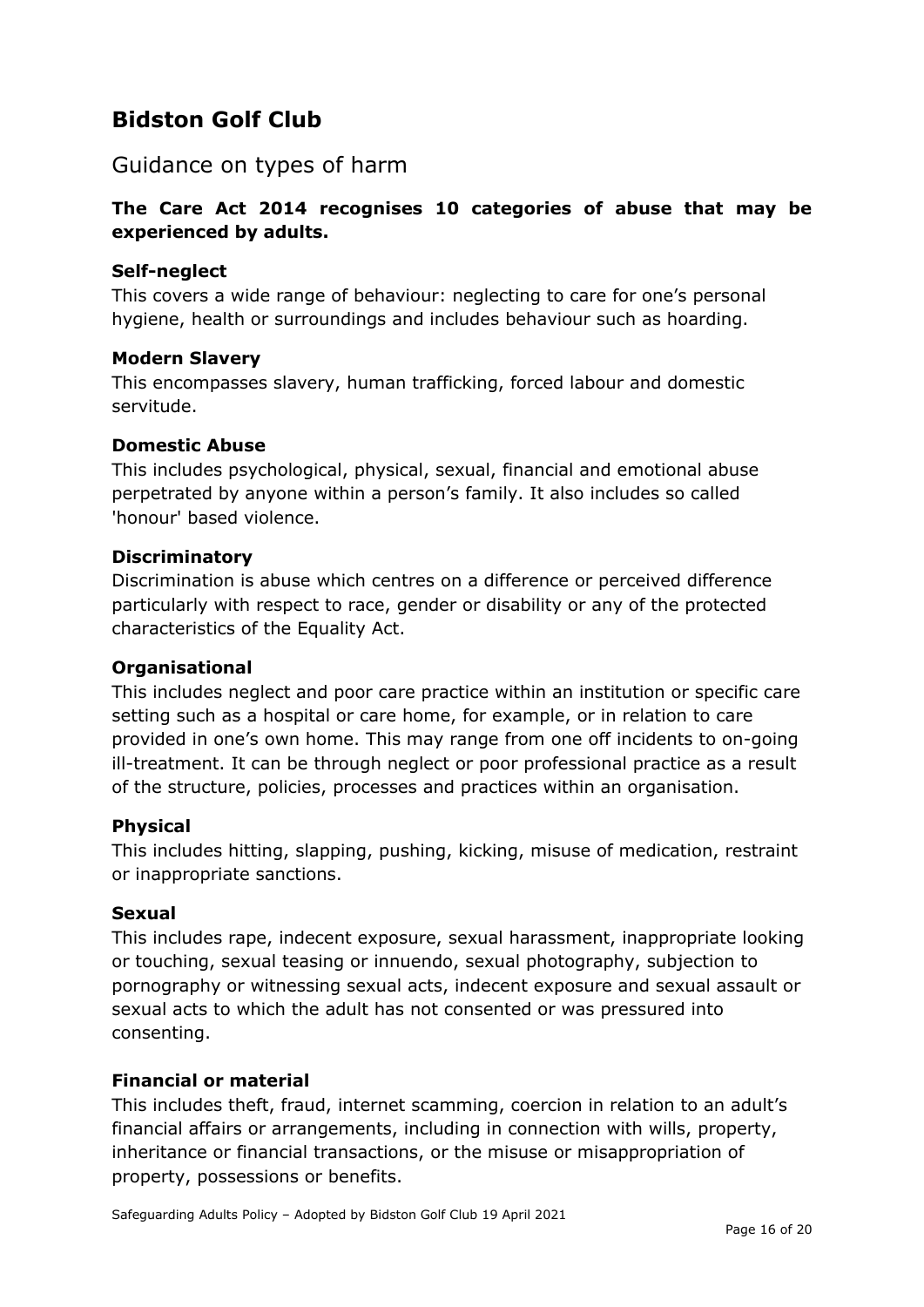## **Neglect/Acts of omission**

This includes ignoring medical or physical care needs, failing to provide access to appropriate health social care or educational services, the withholding of the necessities of life, such as medication, adequate nutrition and heating.

## **Emotional or psychological**

This includes threats of harm or abandonment, deprivation of contact, humiliation, blaming, controlling, intimidation, coercion, harassment, verbal abuse, isolation or withdrawal from services or supportive networks.

## **Not included in the Care Act 2014 but also relevant to safeguarding adults in sport and physical activity:**

## **Cyber Bullying**

Cyberbullying occurs when someone repeatedly makes fun of another person online or repeatedly picks on another person through emails or text messages, or uses online forums with the intention of harming, damaging, humiliating or isolating another person. It can be used to carry out many different types of bullying (such as racist bullying, homophobic bullying, or bullying related to special educational needs and disabilities) but instead of the perpetrator carrying out the bullying face-to-face, they use technology as a means to do it.

## **Forced marriage**

This is a term used to describe a marriage in which one or both of the parties are married without their consent or against their will. A forced marriage differs from an arranged marriage, in which both parties consent to the assistance of a third party in identifying a spouse. The Anti-social Behaviour, Crime and Policing Act 2014 make it a criminal offence to force someone to marry.

#### **Mate Crime**

A 'mate crime' is when vulnerable people are befriended by members of the community who go on to exploit and take advantage of them. It may not be an illegal act but still has a negative effect on the individual. Mate Crime is carried out by someone the adult knows and often happens in private. In recent years there have been a number of Serious Case Reviews relating to people with a learning disability who were murdered or seriously harmed by people who purported to be their friend.

#### **Radicalisation**

The aim of radicalisation is to attract people to their reasoning, inspire new recruits and embed their extreme views and persuade vulnerable individuals of the legitimacy of their cause. This may be direct through a relationship, or through social media.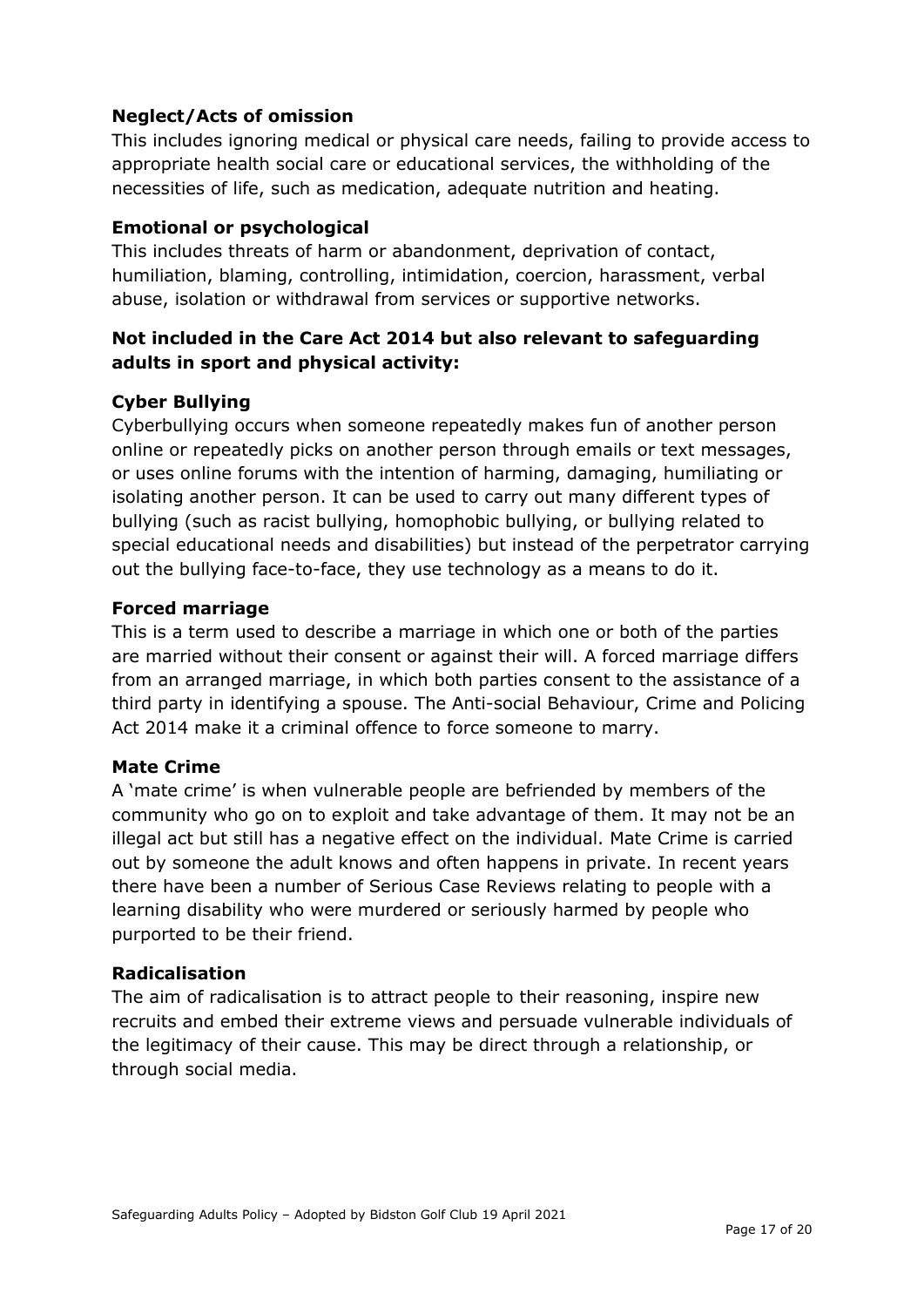# **Bidston Golf Club**

# Consent and Information Sharing

Workers and volunteers within sports and physical activity organisations should always share safeguarding concerns in line with their organisation's policy, usually with their safeguarding lead or welfare officer in the first instance, except in emergency situations. As long as it does not increase the risk to the individual, the worker or volunteer should explain to them that it is their duty to share their concern with their safeguarding lead or welfare officer.

The safeguarding lead or welfare officer will then consider the situation and plan the actions that need to be taken, in conjunction with the adult at risk and in line with the organisation's policy and procedures and local safeguarding adults board policy and procedures.

To make an adult safeguarding referral you need to call the local safeguarding adults team. This may be part of a MASH (Multi*-*Agency Safeguarding Hub). A conversation can be had with the safeguarding adults team without disclosing the identity of the person in the first instance. If it is thought that a referral needs to be made to the safeguarding adults team, consent should be sought where possible from the adult at risk.

Individuals may not give their consent to the sharing of safeguarding information with the safeguarding adults team for a number of reasons. Reassurance, appropriate support and revisiting the issues at another time may help to change their view on whether it is best to share information.

If they still do not consent, then their wishes should usually be respected. However, there are circumstances where information can be shared without consent such as when the adult does not have the capacity to consent, it is in the public interest because it may affect other people or a serious crime has been committed. This should always be discussed with your safeguarding lead and the local authority safeguarding adults team.

If someone does not want you to share information outside of the organisation or you do not have consent to share the information, ask yourself the following questions:

- Is the adult placing themselves at further risk of harm?
- Is someone else likely to get hurt?
- Has a criminal offence occurred? This includes: theft or burglary of items, physical abuse, sexual abuse, forced to give extra money for lessons (financial abuse) or harassment.
- Is there suspicion that a crime has occurred?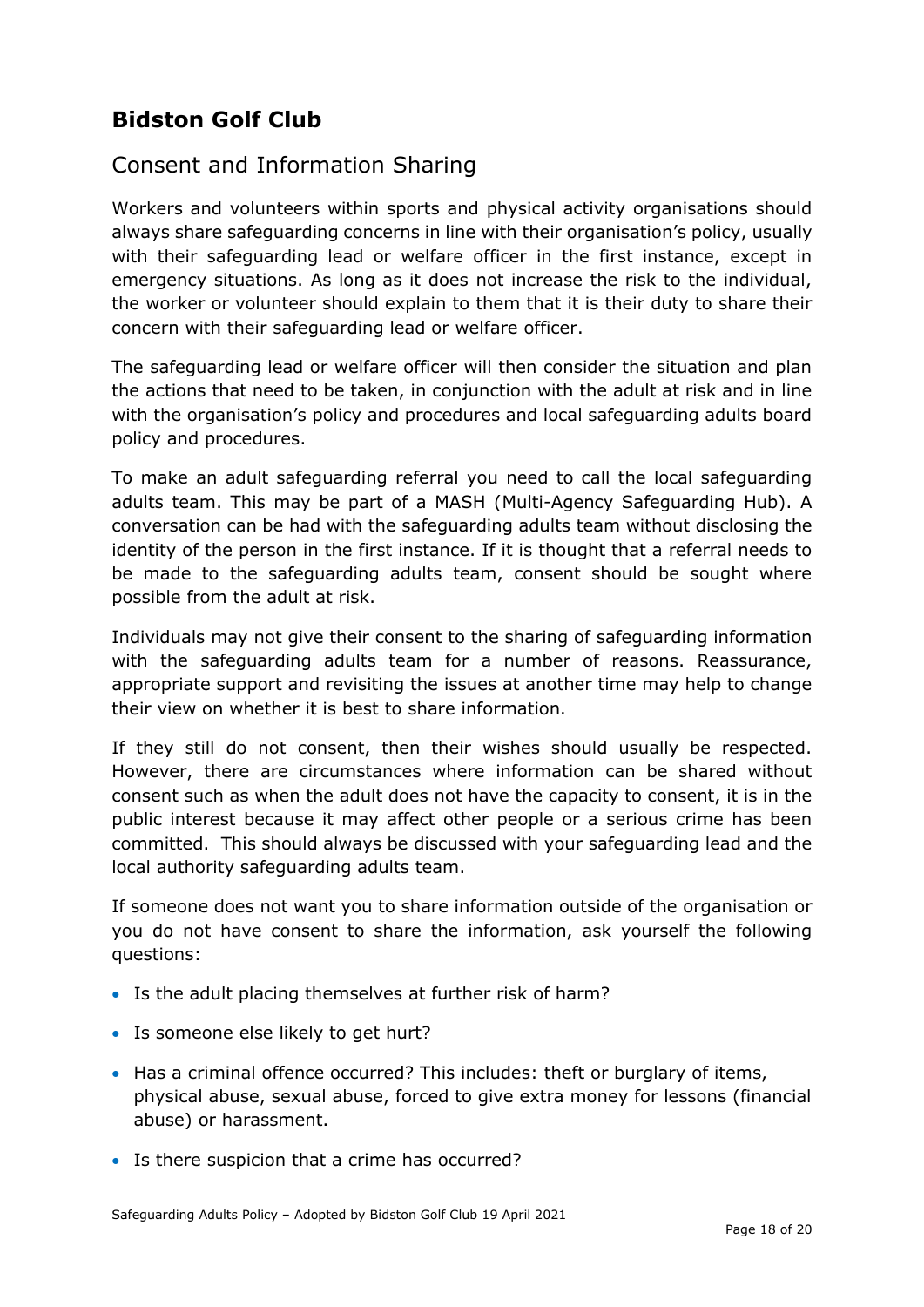If the answer to any of the questions above is 'yes' - then you can share without consent and need to share the information.

When sharing information there are seven Golden Rules that should always be followed.

- **1.** Seek advice if in any doubt
- **2.** Be transparent The Data Protection Act (DPA) is not a barrier to sharing information but to ensure that personal information is shared appropriately; except in circumstances whereby doing so places the person at significant risk of harm.
- **3.** Consider the public interest Base all decisions to share information on the safety and well-being of that person or others that may be affected by their actions.
- **4.** Share with consent where appropriate Where possible, respond to the wishes of those who do not consent to share confidential information. You may still share information without consent, if this is in the public interest.
- **5.** Keep a record Record your decision and reasons to share or not share information.
- **6.** Accurate, necessary, proportionate, relevant and secure Ensure all information shared is accurate, up-to-date; necessary and share with only those who need to have it.
- **7.** Remember the purpose of the Data Protection Act (DPA) is to ensure personal information is shared appropriately, except in circumstances whereby doing so may place the person or others at significant harm.

Please contact Bidston Golf Club's Welfare Officers below,